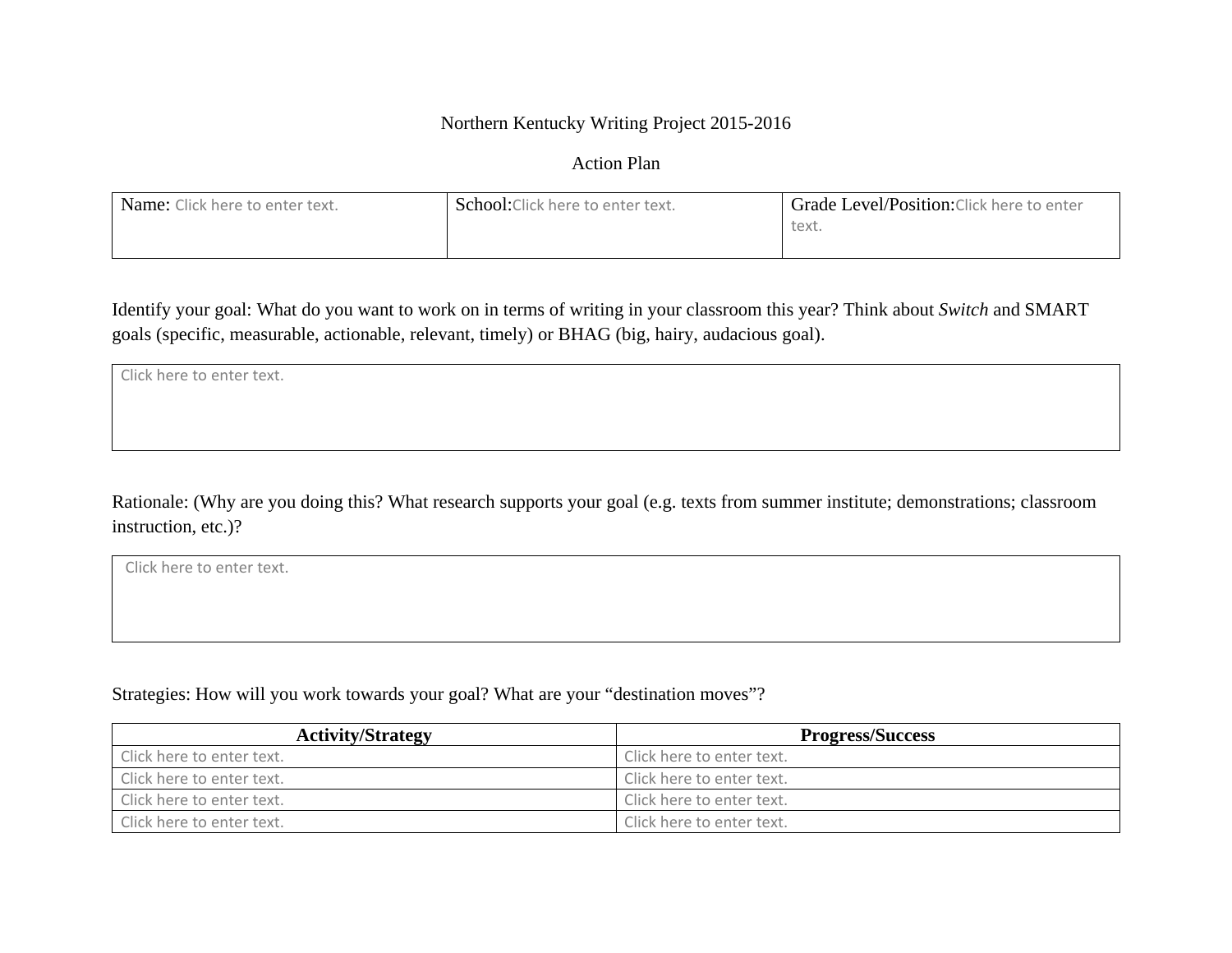# Assessment: How will you know that you are being effective?

Click here to enter text.

Reflection  $(1<sup>st</sup> Box)$ 

Next Steps (2<sup>nd</sup> Box):

# September:

Click here to enter text.

Click here to enter text.

#### November:

Click here to enter text.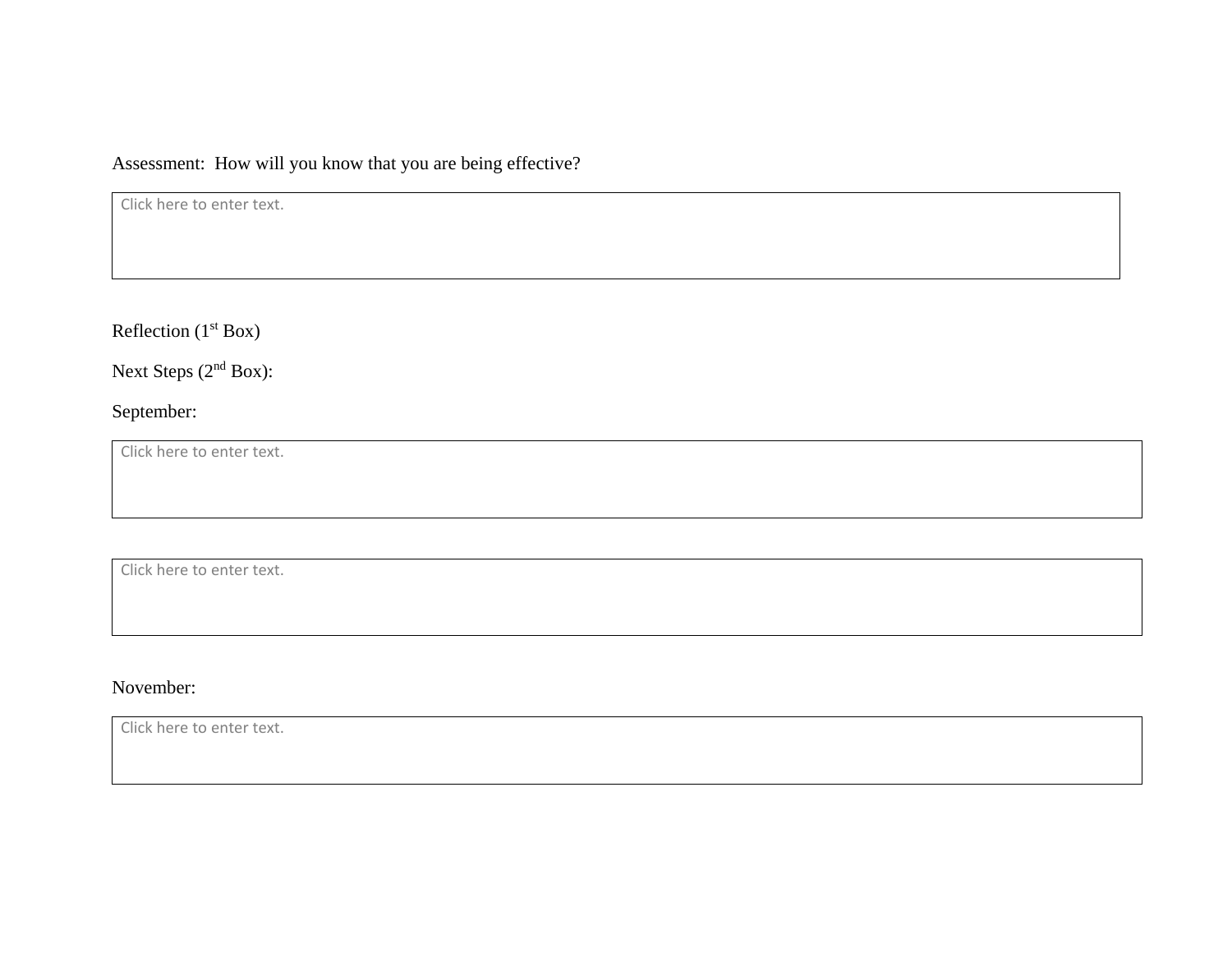Click here to enter text.

# January:

Click here to enter text.

# March:

Click here to enter text.

Click here to enter text.